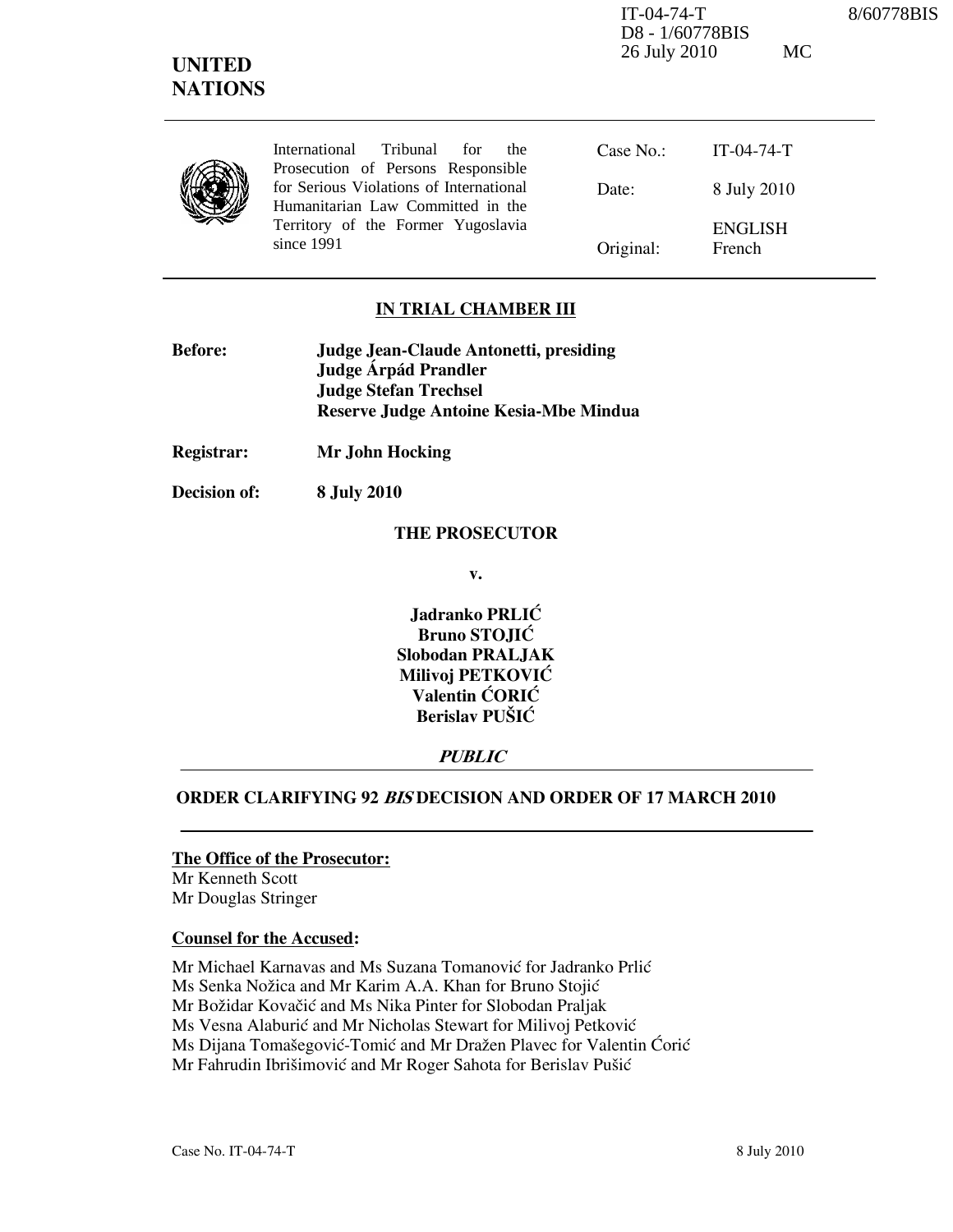TRIAL CHAMBER III ("Chamber") of the International Tribunal for the Prosecution of Persons Responsible for Serious Violations of International Humanitarian Law Committed in the Territory of the Former Yugoslavia since 1991 ("Tribunal"),

SEIZED of "Slobodan Praljak's Motion for Admission of Written Evidence in Lieu of Viva Voce Testimony Pursuant to Rule 92 bis", filed publicly with four confidential annexes by Counsel for the Accused Slobodan Praljak ("Praljak Defence") on 14 September 2009, in which the Praljak Defence asks the Chamber to allow it to tender into evidence the written statements and transcripts<sup>1</sup> of 155 witnesses pursuant to Rule 92 bis of the Rules of Procedure and Evidence ("Motion of 14 September 2009", "Rules"),

NOTING the "Decision on Slobodan Praljak's Motion to Admit Evidence Pursuant to Rule 92 bis of the Rules", rendered confidentially by the Chamber as a majority on 16 February 2010 ("92 bis Decision"), in which the Chamber ordered the Praljak Defence to file, within three weeks, a maximum of 20 written statements and transcripts that meet the admissibility criteria of Rule 92 bis, and that, with regard to the written transcripts, do not exceed a maximum of 30 pages, $^{2}$ 

NOTING the "Order on Request of Praljak Defence Seeking a Stay on the Time Limit Ordered by the Chamber for Filing 20 Written Statements or Transcripts of Evidence Pursuant to Rule 92 bis of the Rules", rendered publicly by the Chamber as a majority on 17 March 2010 ("Order of 17 March 2010"), in which the Chamber decided to extend the original time limit of three weeks to file the 20 written statements or transcripts ordered in the 92 bis Decision, $3$ 

NOTING the "Decision on Praljak Defence Requests for Certification to Appeal the Decisions of 16 February and 17 March 2010", rendered publicly on 1 April 2010, in which the Chamber certified the appeals to the 92 bis Decision and the Order of 17 March 2010,

-

 $<sup>1</sup>$  The Chamber specifies that the terms "transcripts" and "transcript of evidence" are used</sup> interchangeably.

<sup>2</sup> 92 bis Decision, para. 38 and p. 20.

<sup>3</sup> Order of 17 March 2010, p. 4.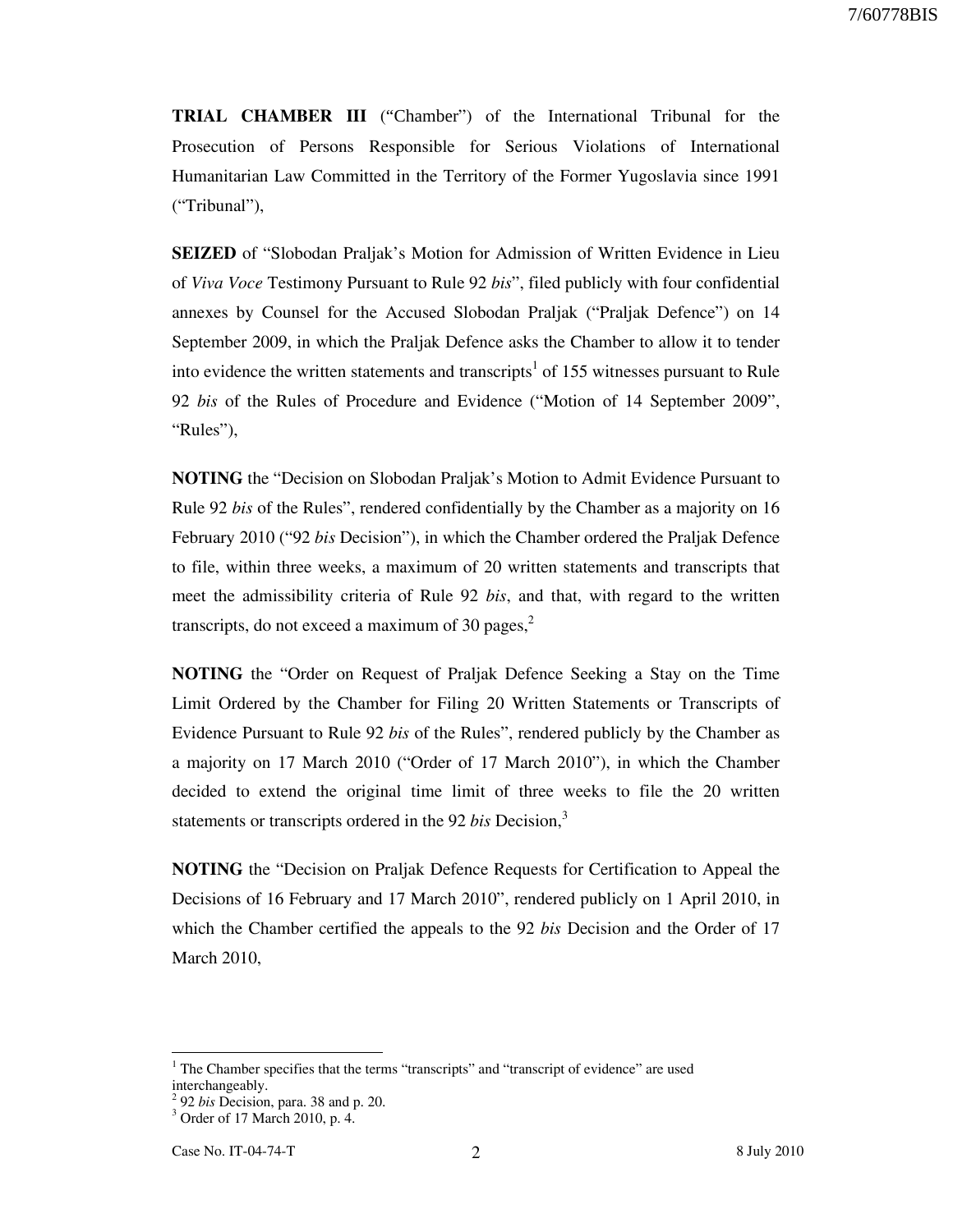NOTING the "Decision on Slobodan Praljak's Appeal of the Trial Chamber's Refusal to Decide Upon Evidence Tendered Pursuant to Rule 92 bis", rendered publicly by the Appeals Chamber on 1 July 2010 ("Appeals Chamber Decision"), in which the Chamber partially granted the appeal lodged by the Praljak Defence and decided to send back the 92 bis Decision and the Order of 17 March 2010 to the Chamber for clarification with regard to the 30-page limit imposed by the Chamber,

CONSIDERING that the Appeals Chamber notably concluded that the Trial Chamber erred in the 92 bis Decision and the Order of 17 March 2010 when it imposed a limit on the number of pages of the exhibits that the Praljak Defence wished to seek for admission pursuant to Rule 92 bis and that it did so without providing sufficient justification; that it deems, furthermore, that the 92 bis Decision is not sufficiently clear as it does not specify if the page limit applies to the statements and/or transcripts and if it refers to the BCS and/or the English version of the exhibits. $4$ 

CONSIDERING that the Chamber, in accordance with the Decision of the Appeals Chamber, presently clarifies the formal elements incumbent upon the Praljak Defence when seeking exhibits for admission pursuant to Rule 92 bis,

CONSIDERING that for the purposes of clarification, the Chamber specifies that the maximum 30-page limit will apply only to the written statements requested for admission by the Praljak Defence pursuant to Rule 92 bis and not to the transcripts;<sup>5</sup> that in this respect, the Chamber specifies that this limit applies to the maximum number of pages from the English versions of the written statements that will be sought for admission by the Praljak Defence and not to the length of the written statements as such; that the Praljak Defence may, therefore, seek the admission of 30 pages of the English version of a written statement that itself contains more pages; that it is appropriate only in those cases where the English version of a written statement contains more than 30 pages that the Praljak Defence choose which paragraphs in that written statement it seeks to have admitted into evidence,

CONSIDERING that the Chamber was forced to impose such a limitation considering the excessive length of some of the written statements sought for

 4 Appeals Chamber Decision, para. 38. 5 92 bis Decision, para. 37.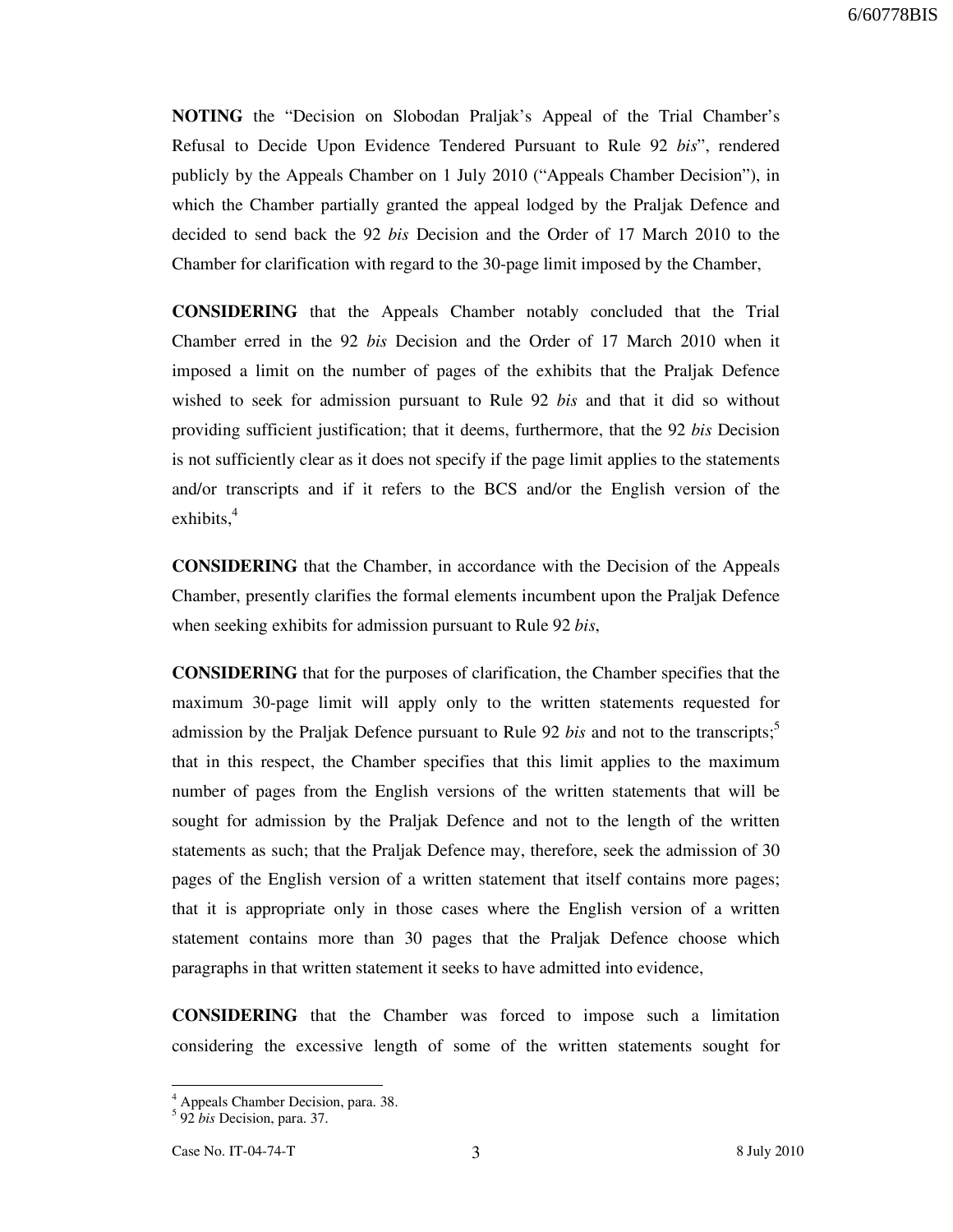admission by the Praljak Defence in the Motion of 14 September 2009 and covered by the 92 bis Decision;<sup>6</sup> that this limitation was also justified by the repetitive or in some cases redundant nature of certain paragraphs in the written statements sought for admission; that, moreover, this was also raised in the 92 bis Decision of 25 April  $2008$ ; that with this limitation, the Chamber also wishes to encourage the Praljak Defence to make a rigorous selection that would meet the formal elements laid down by Rule 92 bis and recalled in the 92 bis Decision; that, furthermore, the Chamber notes that this limitation does not treat the Praljak Defence differently from the Prosecution as the Chamber has not admitted any 92 bis statements exceeding 25 pages filed by the Prosecution and that in any case, this limitation allows for both the parties and the Chamber to save funds and time,

CONSIDERING that the Chamber notes, furthermore, that the majority of the written statements sought for admission by the Praljak Defence pursuant to Rule 92 bis and contained in the Motion of 14 September 2009 are less than 30 pages, and that this obligation to seek the admission of statements not exceeding a 30-page maximum will only affect a small number of written statements that are unreasonably long,

CONSIDERING, nevertheless, that the Chamber could show a certain flexibility towards the Praljak Defence and the number of pages imposed; that, nevertheless, this flexibility is only feasible if the Praljak Defence offers a specific justification for exceeding the number of pages allowed by the Chamber and that such a motion remains the exception,

CONSIDERING that the Chamber also deems it necessary to recall more specifically that all of the written statements and transcripts sought for admission pursuant to Rule 92 bis of the Rules must have those paragraphs relating to the acts and conduct of the accused as alleged in the Amended Indictment of 11 June 2008 ("Indictment")

-

 $6$  92 bis Decision, footnotes 67 and 68. As an additional example, the Chamber notes that the written statement marked as 3D 03726 mentioned in the Motion of 14 September 2009 contains 103 pages. Furthermore, the Chamber draws the attention of the Praljak Defence to the fact that in its previous decisions it had refused to admit documents that were unreasonably long, see notably the "Decision on Praljak Defence Motion for Admission of Documentary Evidence", public, 1 April 2010, para. 44 and the "Decision on Praljak Defence Request for Reconsideration, or in the Alternative, for Certification to Appeal the Decision on Slobodan Praljak's Motion for Admission of Documentary Evidence", public, 11 June 2010, paras 30 and 31.

 $7$  92 bis Decision, para. 35; "Decision Allocating Time to the Defence to Present its Case", filed publicly on 25 April 2008 ("Decision of 25 April 2008"), para. 31.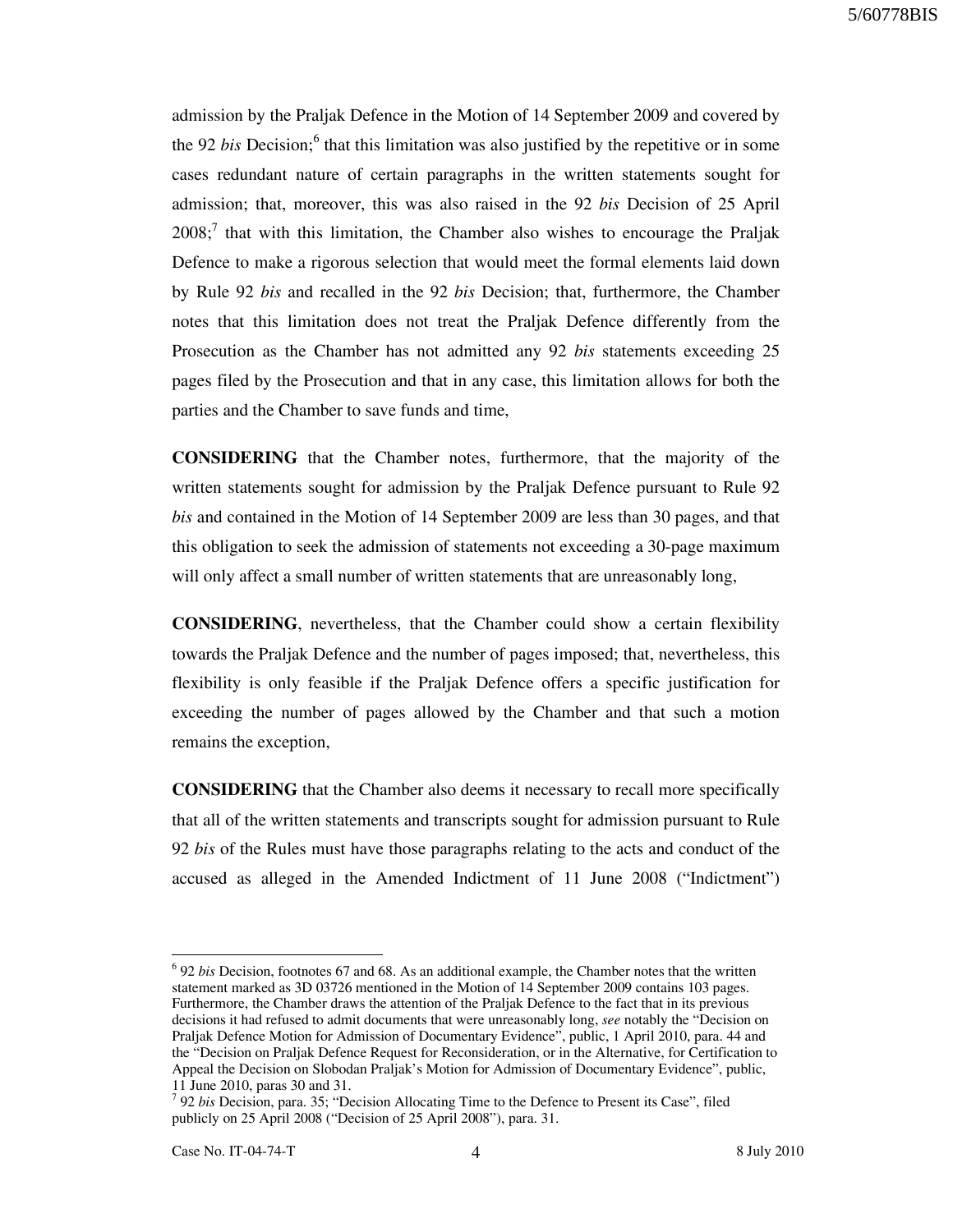redacted, and directs the Praljak Defence on this point to paragraphs 40 to 46 of the 92  $bis$  Decision. $8$ 

CONSIDERING that the Chamber also deems it appropriate to recall that it is incumbent upon the Praljak Defence to exercise particular vigilance when selecting written statements or transcripts that it seeks for admission pursuant to Rule 92 bis, notably in order to exclude excerpts of the said written statements or transcripts that are repetitive in nature or deal with issues identified as being irrelevant; that the Chamber directs the Praljak Defence on this point to paragraphs 35 and 48 of the 92 bis Decision and to paragraph 31 of the Decision of 25 April 2008,<sup>9</sup>

CONSIDERING that the Chamber takes advantage of this clarification to communicate a new schedule regarding the filing of 20 exhibits sought for admission by the Praljak Defence pursuant to Rule 92 *bis* and grants it a period of fifteen days, from the date of filing of the present order, to file a maximum of 20 written statements or transcripts that meet the admissibility criteria of Rule 92 *bis* of the Rules,

#### FOR THE FOREGOING REASONS,

PURSUANT TO Rules 54 and 92 bis of the Rules.

CLARIFIES the 92 bis Decision and the Order of 17 March 2010 in that the obligation imposed on the Praljak Defence to respect the 30-page limit for the exhibits that it seeks to file pursuant to Rule 92 bis of the Rules relates only to the written statements sought for admission pursuant to Rule 92 bis of the Rules,

DIRECTS the Praljak Defence to bear in mind the formal and substantive requirements laid down by Rule 92 bis of the Rules and recalled in the 92 bis Decision and the Order of 17 March 2010, and clarified in this Order, when selecting a maximum of 20 written statements, whose full version in English or excerpts of its version in English do not exceed the 30-page maximum, and transcripts,

-

<sup>&</sup>lt;sup>8</sup> 92 *bis* Decision, paras 40-46.

<sup>&</sup>lt;sup>9</sup> 92 bis Decision, para. 35; Decision of 25 April 2008, para. 31.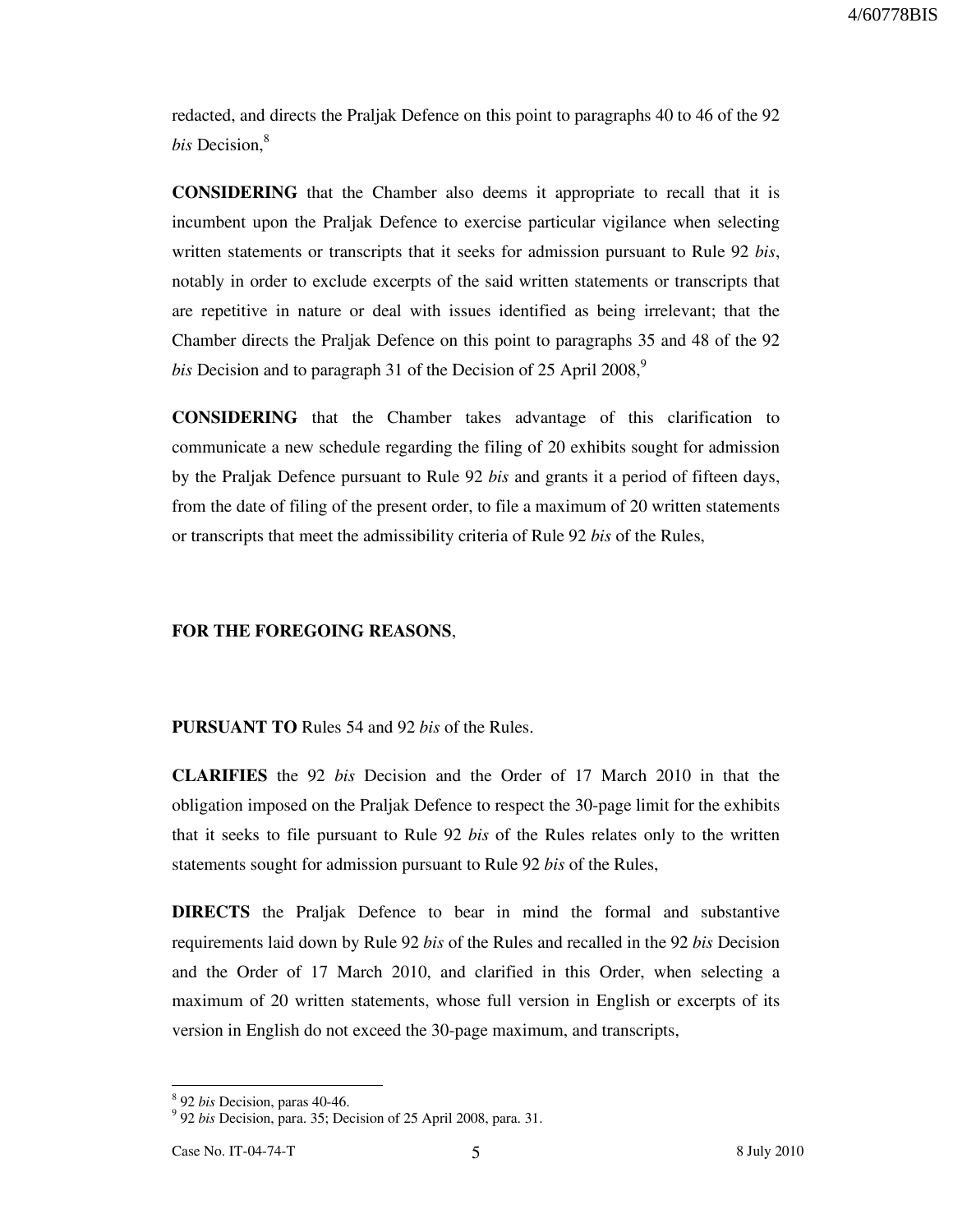DIRECTS the Praljak Defence to identify the numbers of the relevant paragraphs in both the BCS and English versions of the written statements and the relevant page numbers of either the English or French versions of the transcripts, AND

GRANTS the Praljak Defence a 15-day period, from the date that this Order is filed, to file a maximum of 20 written statements or transcripts that meet the admissibility criteria of Rule 92 bis of the Rules,

Presiding Judge Jean-Claude Antonetti attaches a separate and concurring opinion to this Order.

/signed/

Judge Jean-Claude Antonetti Presiding Judge

\_\_\_\_\_\_\_\_\_\_\_\_\_\_\_\_\_\_\_\_\_\_\_

Done this eighth day of July 2010 At The Hague The Netherlands

### [Seal of the Tribunal]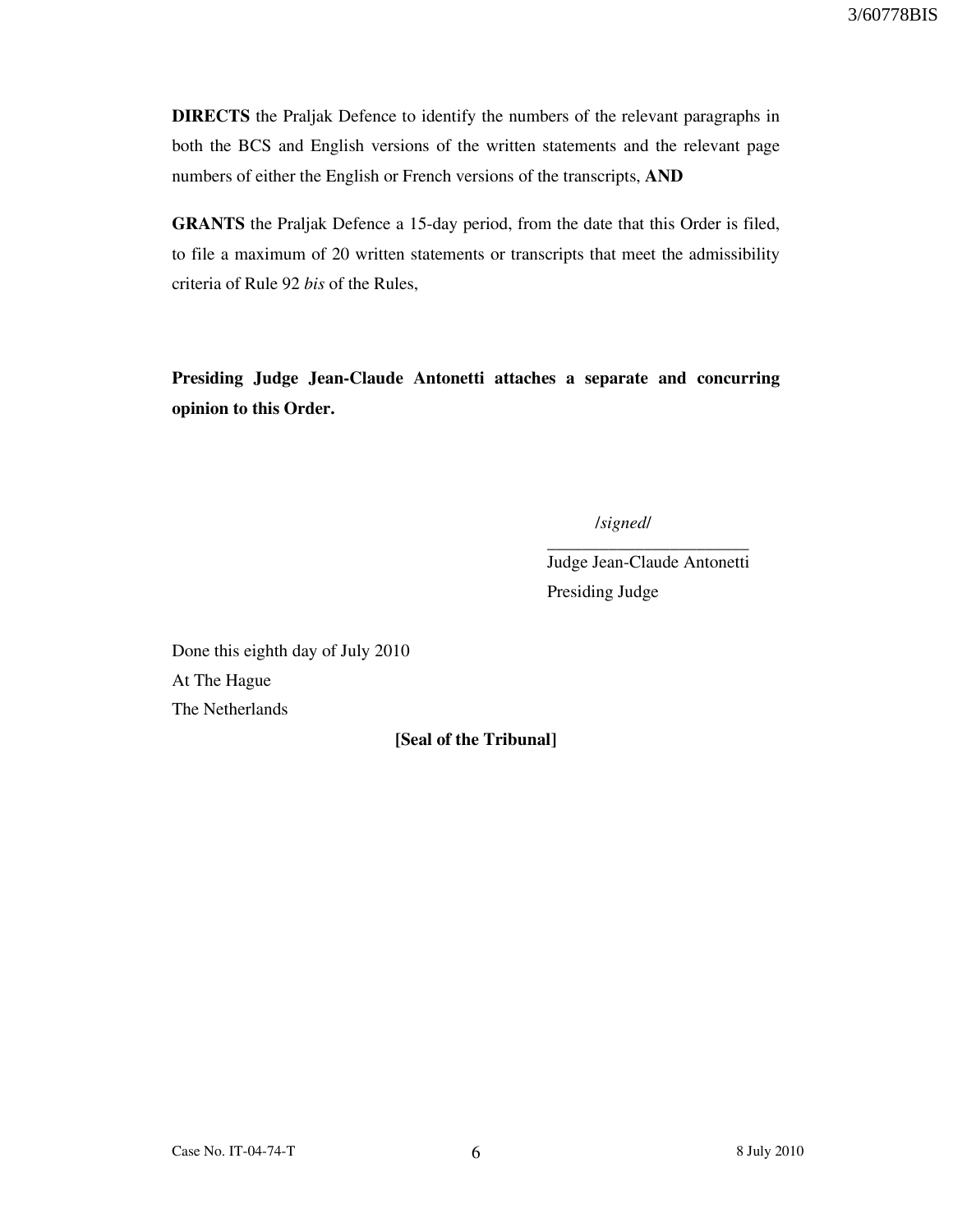# SEPARATE AND CONCURRING OPINION OF PRESIDING JUDGE JEAN-CLAUDE ANTONETTI

The Trial Chamber decided by a majority, with me dissenting, to put a limit on the number of pages of the exhibits presented by the Praljak Defence.

The Appeals Chamber quashed that technical decision, deeming that there was no argument supporting this limitation.

I am in full agreement with the reasoning of the present Chamber set out in the disposition, but I deem that it would be appropriate to indicate the following in the disposition:

"Pursuant to Rules 54 and 92 bis of the Rules and the "Decision on Slobodan Praljak's Appeal of the Trial Chamber's Refusal to Decide Upon Evidence Tendered Pursuant to Rule 92 *bis* (...)".

It seems to me that in dealing with a very technical subject (a limitation on the number of pages), the Trial Chamber must have, in my opinion, full discretionary power in the matter as this is a stage in the proceedings that relates to judicial authority. It is interesting to note that the Rules provide for a possibility for the President to issue practice directions on specific aspects of the conduct of proceedings. These practice directions are not subject to any checks by the Appeals Chamber when they concern, for example, limits on the number of words in motions.

In paragraph 38 of its Decision, the Appeals Chamber deems that it has the power to intervene. It is appropriate therefore, for the sake of clarity and coherence, to indicate that the present order is issued to ensure full and complete implementation of the Appeals Chamber decision seeking clarity by pointing out that "the Trial Chamber's order in this regard is not sufficiently clear for Praljak to be able to properly prepare his Rule 92 *bis* submissions".